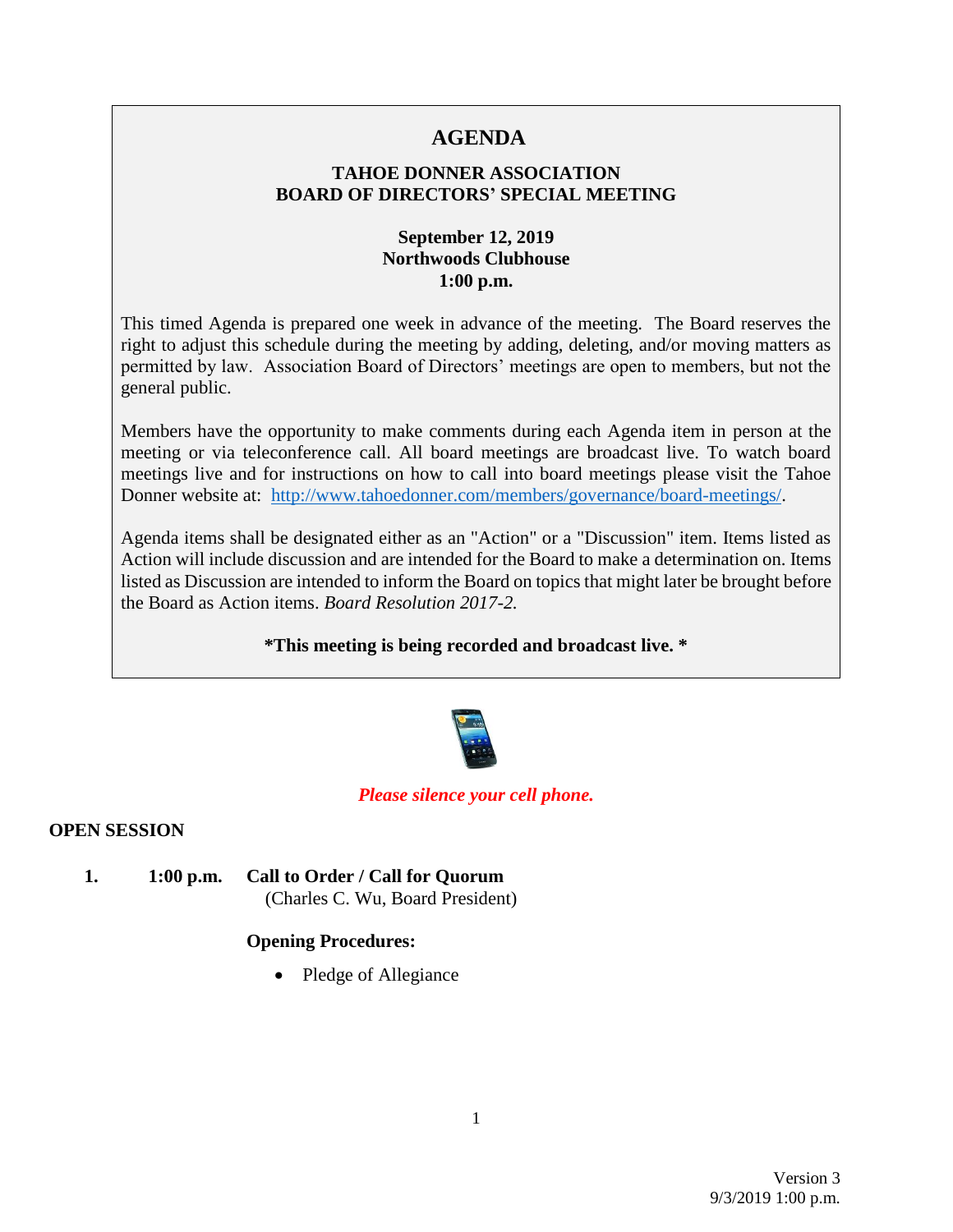#### **2. 1:01 p.m. Member & Director Comments**

Property owners' comments are welcomed at this time for matters not on the agenda and are limited to three minutes. However, members may submit additional comments by email to the Board at [board@tahoedonner.com.](mailto:board@tahoedonner.com) The Board president will recognize members to comment on agenda items as they occur. Members are requested to identify themselves and to include Unit and Lot Number or Tahoe Donner address. Directors and Staff are limited by law to brief responses and clarifying questions to matters not on the agenda. Directors may request Staff to report back to the Board concerning such matters and place the matter on a future Board agenda.

Board meetings are defined by the Davis-Stirling Act as a gathering of a majority of directors at the same time and place to "hear, discuss, or deliberate upon any item of business that is within the authority of the Board." (Civ. Code §4090.) A Board meeting is a meeting of the corporation's Board of Directors to conduct business of the corporation.

#### **3. 1:05 p.m. Action: Consent Calendar**

All items listed under the Consent Calendar are considered to be routine and will be approved by one motion. There will be no separate discussion of these items unless a member of the Board requests a specific item to be removed from the Consent Calendar for separate action. Any item so removed will be taken up following the motion to approve the remainder of the Consent Calendar.

• Legal Engagement

#### **4. 1:10 p.m. Tahoe Donner Association Budget Overview** (Michael Salmon, Director of Finance & Accounting)

The Board of Directors will receive a brief overview of the Budget Workshop.

#### **5. 1:20 p.m. Discussion: 2020 Budget Workshop with Finance and General Plan Committees** (Michael Salmon, Director of Finance & Accounting)

The Board of Directors will discuss the following items during the 2020 Budget Workshop with the Finance and General Plan Committees:

- 1:20 p.m. Development Fund
- 1:55 p.m. Replacement Reserve Fund
- 2:40 p.m. New Equipment Fund

#### **6. 2:55 p.m. BREAK**